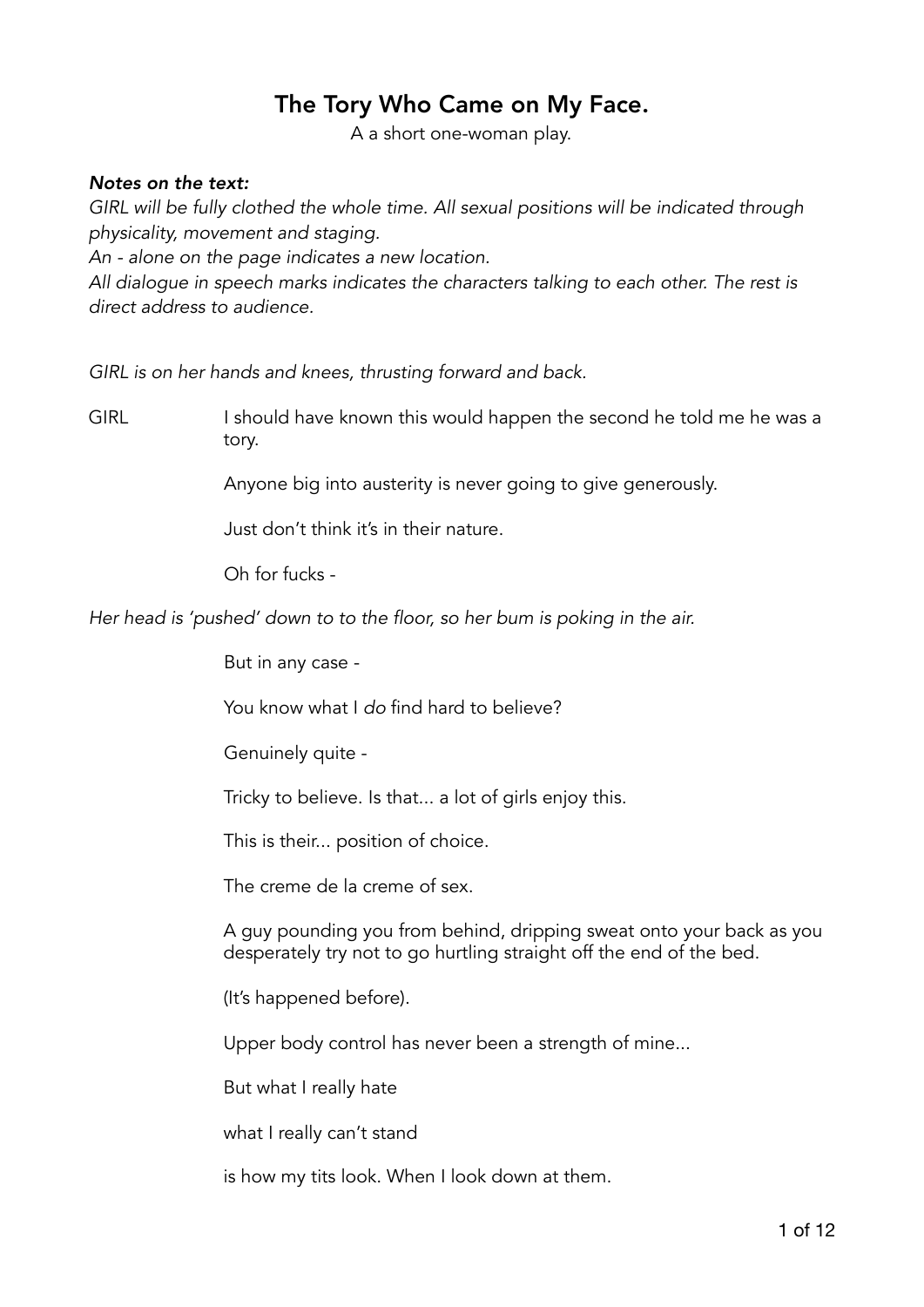At this angle all....

Jiggling around like that. I mean I guess guys love it but...

I mean they can't even really see them from up there. What *are* they looking at, exactly? What's so great about this?

I'll never know.

But still, I'll stay here a bit longer.

Cheek squished into spunk stained sheets and -

Fuck. I've lost my earring... one earring is gone. Shi-

Okay it's got to be on the floor somewhere. Yes. I'll use this time productively. Just took for that silver hook, while he takes his sweet time....

*She starts making moaning noises.* 

....

No, these are not moans of pleasure. This is motion sickness.

He's giving me actual motion sickness.

Okay, yep, need to find a way to smoothly insinuate a good flipping over....

*She attempts to get up and change position.* 

'Er... can we... erm...? I just prefer it like... er... yeah okay-'

*She lies down.* 

Yeah, alright, I'm vanilla as fuck. Sue me.

*One of her legs is awkwardly lifted up into the air.* 

Not sure I'm loving this. He keeps...

smiling. But not like, a nice, sweet smile, like a...

sly, sadist-y sort of smile. Like a 'I'm going to fuck you, murder you and hide you in my closet' sort of smile.

A bit terrifying actually. Eery.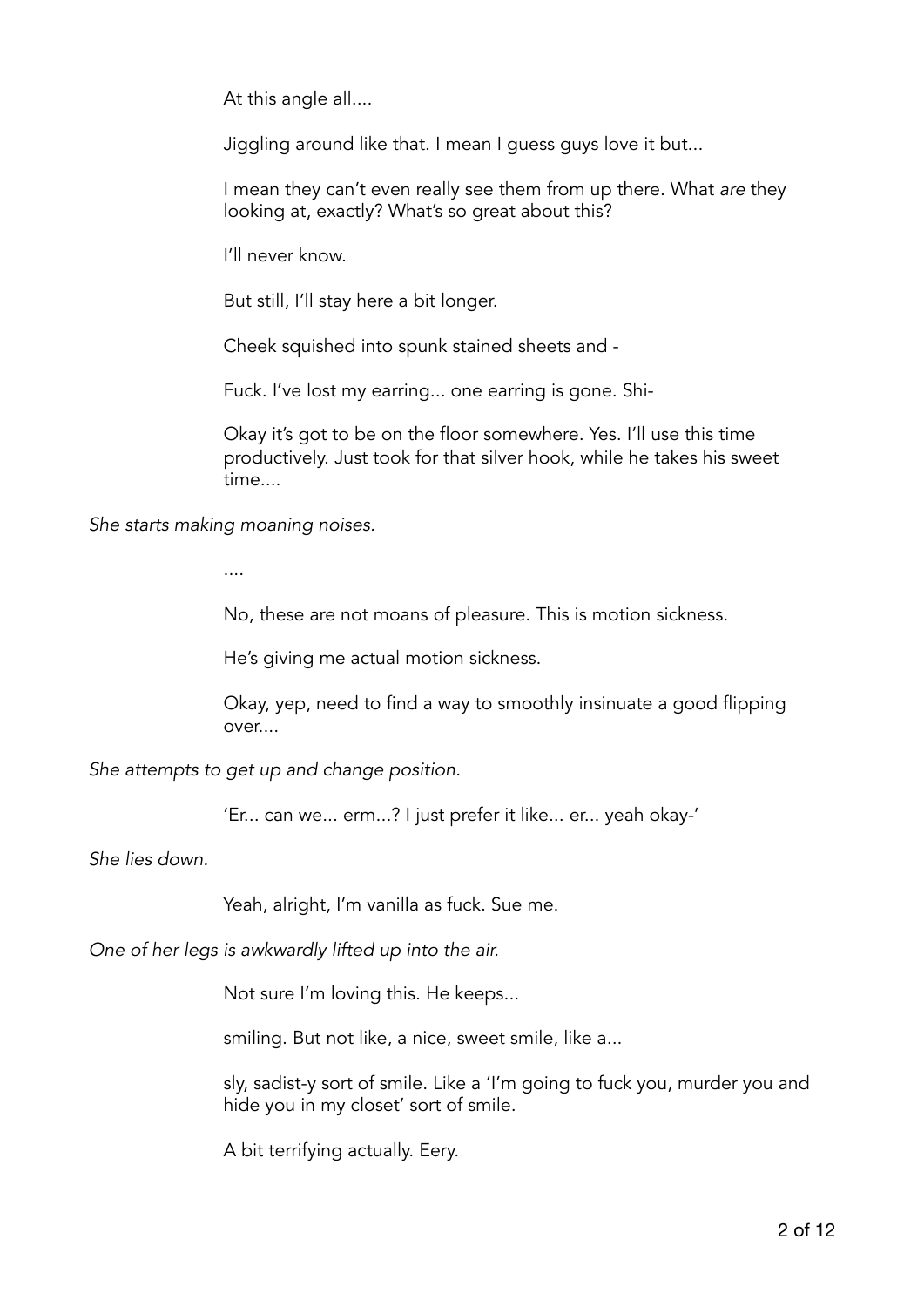At first I thought it was charming… that smile. Like when he first bought me a pint and we sat in a pub garden and I laughed at his strict beard trimming routine.

Very straight teeth emerging from a precisely trimmed beard. I had imagined him trimming it every night before bed and found it incredibly cute...

But there are certain things you can tell by a third date.

And yes, by now I can safely say I hate it.

Can barely stand the sight of it.

That smile.

And now I have to fuck to it. Not like I can just... look away.

That would be rude.

Either way, there's really not much going on down there...

Surprise surprise.

-

But how did I let that smile lure me... here.

It's our third date. He's invited me round to his. Fine. Fair enough. Acceptable...

I mean... I had suggested the pub and then lets see, but I guess he was keen to get down to it... which involved picking me up in his powerhouse Ford Fiesta, offering me some cold chips followed by a sultry evening of smoking fags on his sofa. Mmm, sexy.

That's when he gives me that grin. That smile. That 'I'm going to lock you in my attic' eery slime ball smile. I notice it just before I feel his hand trying to act all casual on my thigh, whilst his other knocks back the cheap wine.

We have somehow ended up watching a biopic about Truman Kepote, the conflicted gay novelist and his agonising obsession with the murderer he based 'In Cold Blood' on.

So, you know, just a chilled night in.

Anyway, we're drinking this cheap wine and I'm trying not to eat too many of the crisps he bought us.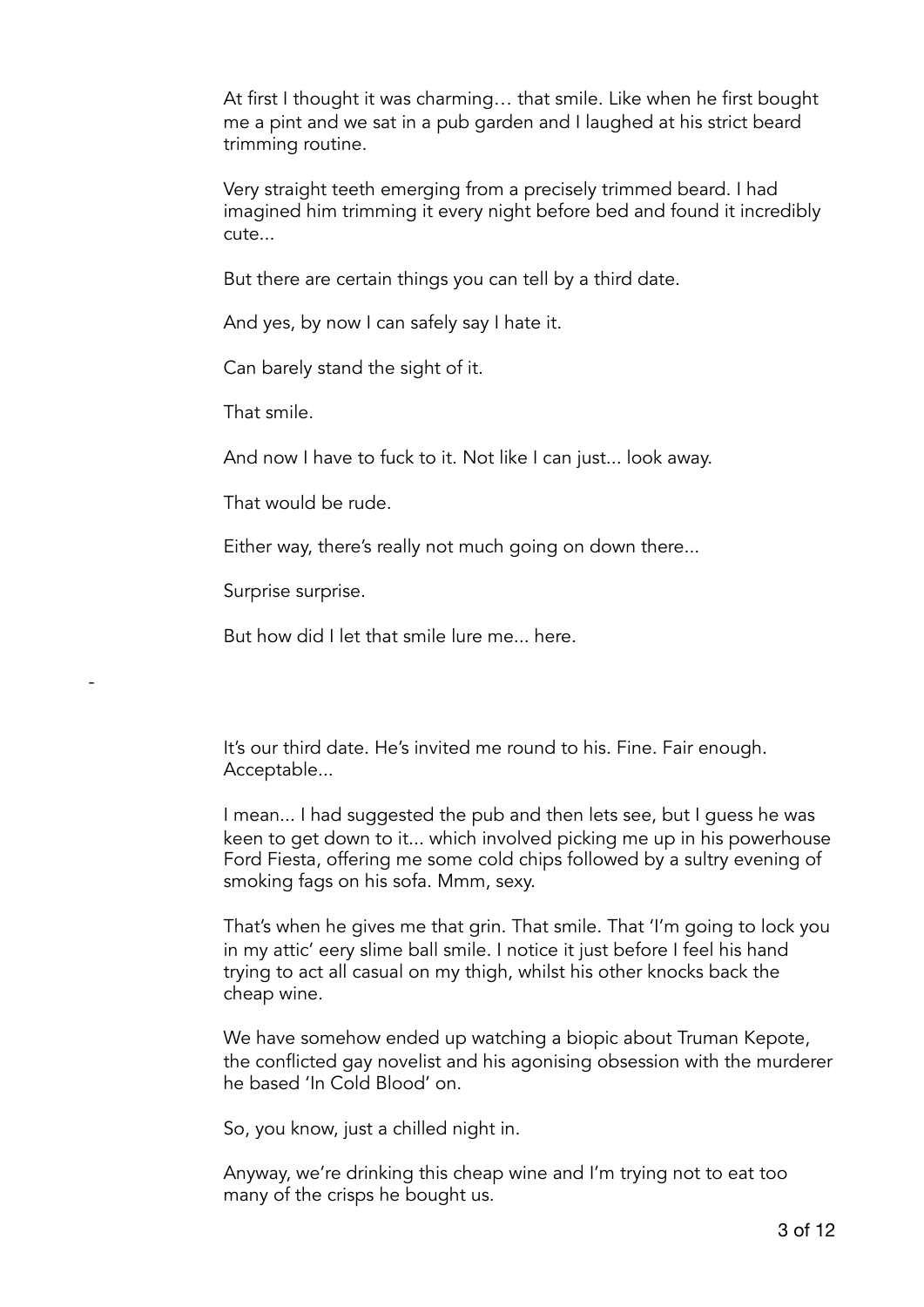Sensations coriander and lime.

Damn.

At least he gets some things right…

And, I'm thinking: oh... go on, maybe I'll just have one m-

When I notice his fingers have moved further up. *Much* further up. I glance round and fuck-

Straight in there. No fucking around. Gentle neck peck to build it up? Nope, not for him, apparently. This is more...

Like a washing machine invading my mouth.

 The type you keep trying to turn down. Put on a low spin, low heat, but it just keeps... malfunctioning and spurting out. All over your kitchen floor.

 Is it so difficult to be a tiny bit receptive? Really too much to ask? Without me having to say 'no, I do not want you sucking and slobbering and slushing all around my -'

 But every time I pull away he just pulls me closer - hands trailing up my back, pulling and unhooking -

And fuck.

I'm naked.

Really did not see that happening so quickly.

 To be perfectly honest, the fanny flutters have barely even made an appearance yet, but there we go...

 I look over to Capote crying in a prison cell, as the ripped threads of this sofa lodge themselves in my behind. So now I'm lying here, trying not to itch down there...

Naked.

 Pulled up and yanked through and plonked down on these springs that dig in and in and we fumble and flip and now he's -

Holding my head so tightly. Tightly - but sincerely...

 and we slow. He finally slows down. At last. Less of a washing machine... more of a slow tumble dryer... no....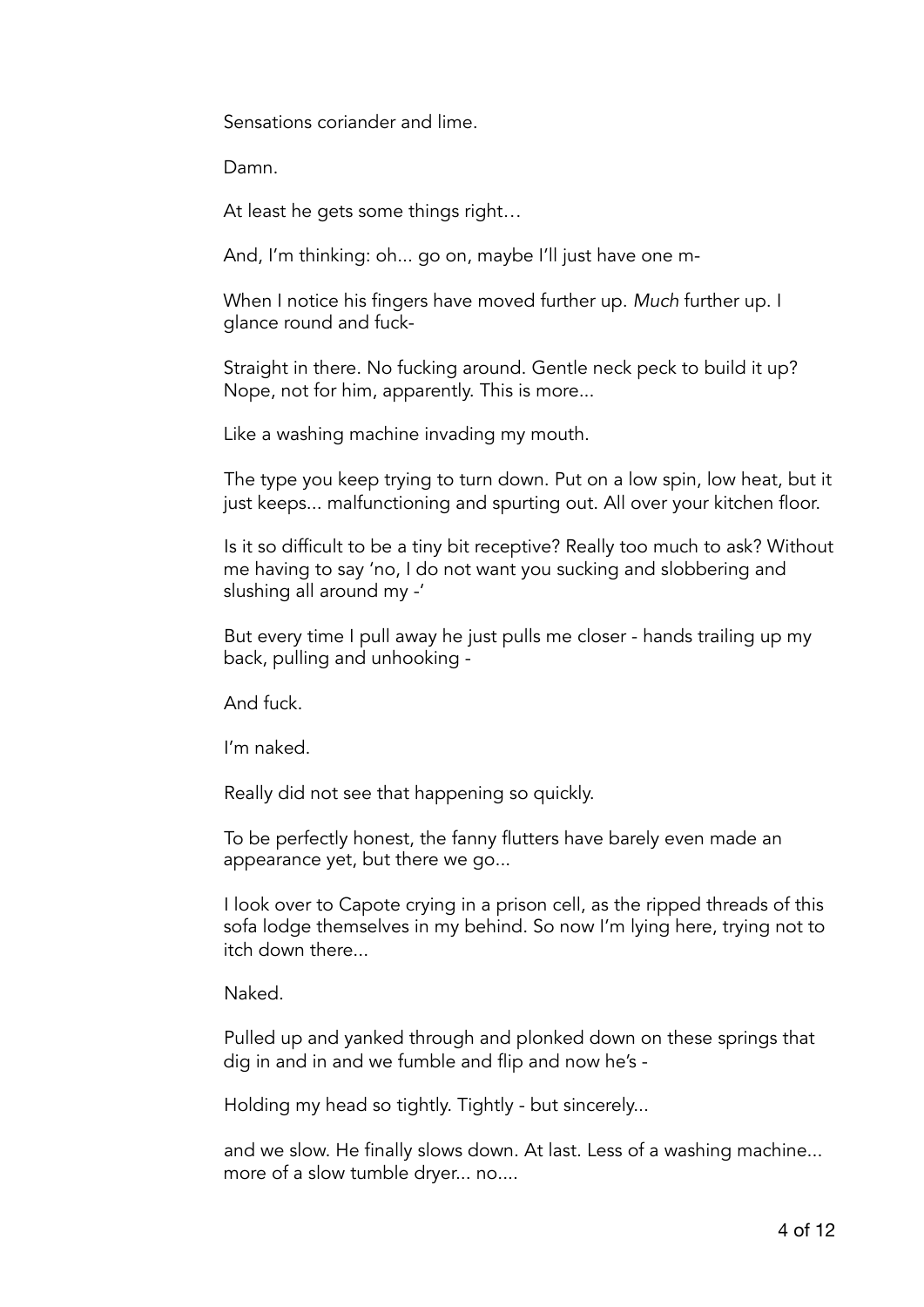actually, quite gentle really. Smooth lips, no suction and, yeah okay, maybe something *is* happening now...

*She closes her eyes. Pause. Then, she grabs her hair.* 

Ooh. Hair grab. Okay. Rough, but sensual. Kind of... hot -

*The hand grabbing her hair pushes her head down.* 

Wh -

*She is 'pushed' again.* 

Surely -

*Again.* 

Not.

He's pushing me down there. He's actually -

*Again.* 

Fuck. *Pushing* me -

down -

*Again. Her eyes snap open.* 

I didn't think people actually did this.

 Thought this was just the kinda thing that happened in shit porn. Or like... the Peep Show.

But he's actually grabbing my head and pushing me down.

As if the thought wouldn't have crossed my mind.

Like I needed a reminder:

'My dick is down there, by the way, in case you hadn't noticed.'

And all I can think now is: this is a moment, yeah - this is one of those moments where *I* can make a difference. My words or my actions could change the way he touches and teaches and respects women. If I just come out and say:

'Nah, mate, that's not gunna win you any points here'

He'll realise how fucking -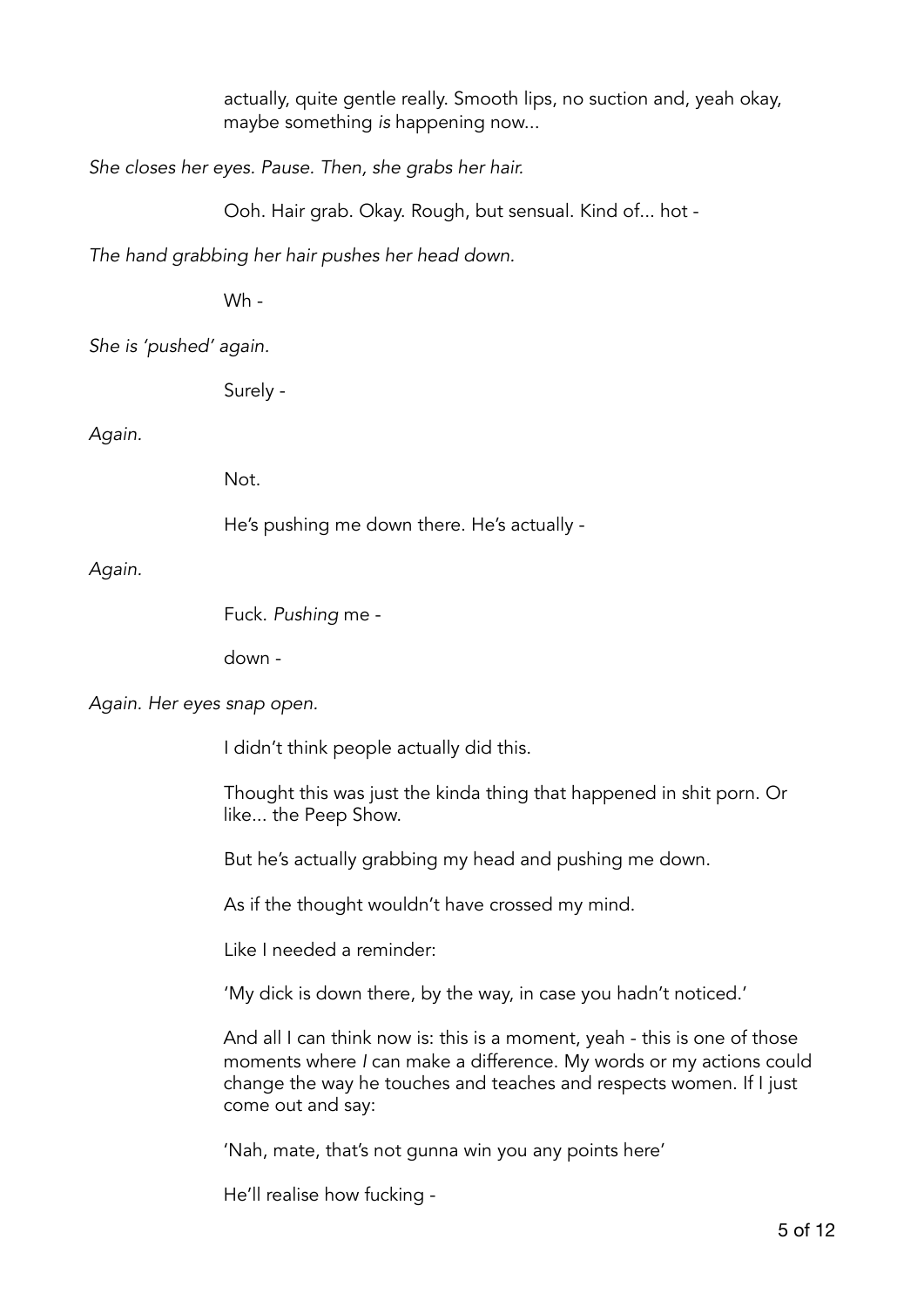*She's pushed down again.* 

How fucking non-romantic and rude and generally offensive this is. I can alter his perspective. I am not a doll or a... sex robot.

And if I don't say something, or do something to revolt against this disgusting act, then I am basically failing feminists everywhere.

No, I'm failing women everywhere.

Sylvia Pankhurst will literally roll over in her -

*She's pushed again.* 

Grave.

Okay, I'm doing it - yes.

Yep I'm gunna do it, next time he does it, yep I'm -

I'm going to -

*She is pushed again.* 

Right. Now I have to do it.

FUCK.

Okay. Okay, really shouldn't be this difficult - okay okay okay okay okay -

*He pushes down, she pulls away.* 

'Could you - er, just would you mind... not doing that?'

Blank face. Did he not hear me or...

'Okay.'

Okay! I've done it!! I said something! A small step for woman, a fucking gigantic leap for womankind.

Phew.

*Pause. Slowly, her hand creeps back onto her head and applies pressure, until she eventually pushes herself completely to the floor.* 

Well, so much for that.

*She picks up a banana, peels it and puts it in her mouth.*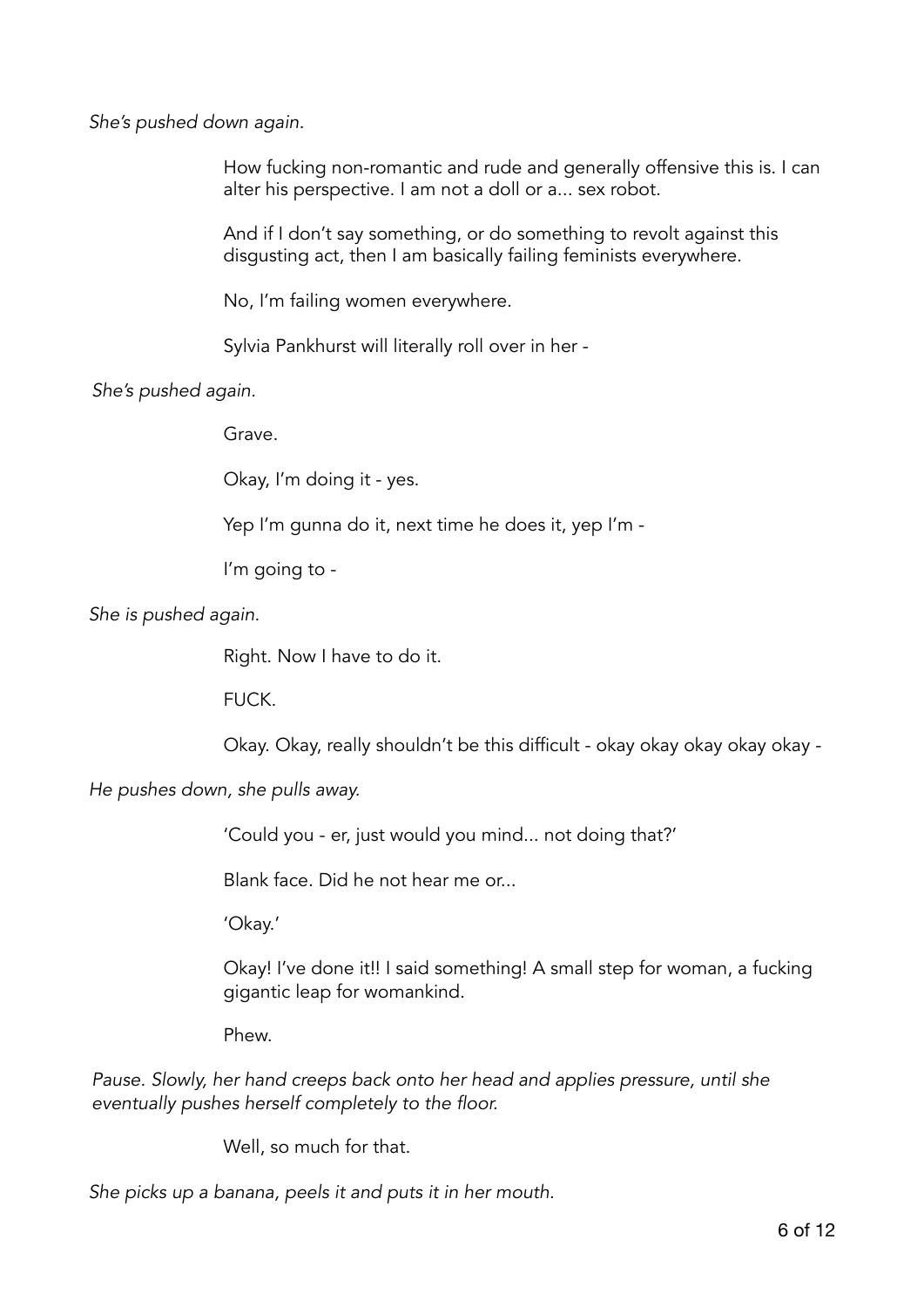You know, your average Brighton born girl going to a Uni who's marketing slogan practically states: 'social-justice warriors - welcome home', would probably smash their drink on the floor and peg it straight out the door the very moment the words -

*(Him) '*Yeah, I would say I'm more centrist at the moment.'

Left his mouth. But I didn't. No. I didn't even when he said -

*(Him)* 'I mean, I did vote conservative in the last two elections, but lately I feel like I'm starting to see things from different perspectives...'

I took the high road. Gave him the benefit of the doubt. Wasn't going to go acting all high and mighty because I tweeted an article about free school meals six months ago... which I didn't even read. Besides, ones political views do not necessarily align with what kind of person they are...

So we talk. We discuss. I think. I drink. I have... fun. Yeah... he's sweet. And we have things in common like...

*She thinks. Long pause.* 

-

Music! Music, we definitely have in common.

Well, he's semi-familiar with Chaka Khan, so I'm happy with that.

We check out this bar in the hipster part of town... everyone in here is wearing some new take on dungarees, holding old jam jars, most definitely discussing Karl Marx.

Fuck. There's no fooling these lot.

Thank God they are playing some old school disco tunes. I try to keep the conversation on that, when he tells me to 'wait here'... and I watch as he approaches the DJ...

He returns a second later saying -

*(Him)* 'He's not taking requests, apparently'

*(Herself)* 'Oh really? Just leave that to me.'

Me and DJs have a special bond, you see.

Next thing you know, the whole room is grooving to Chaka's soulful tunes. I take a sip of my drink and slip in next to him.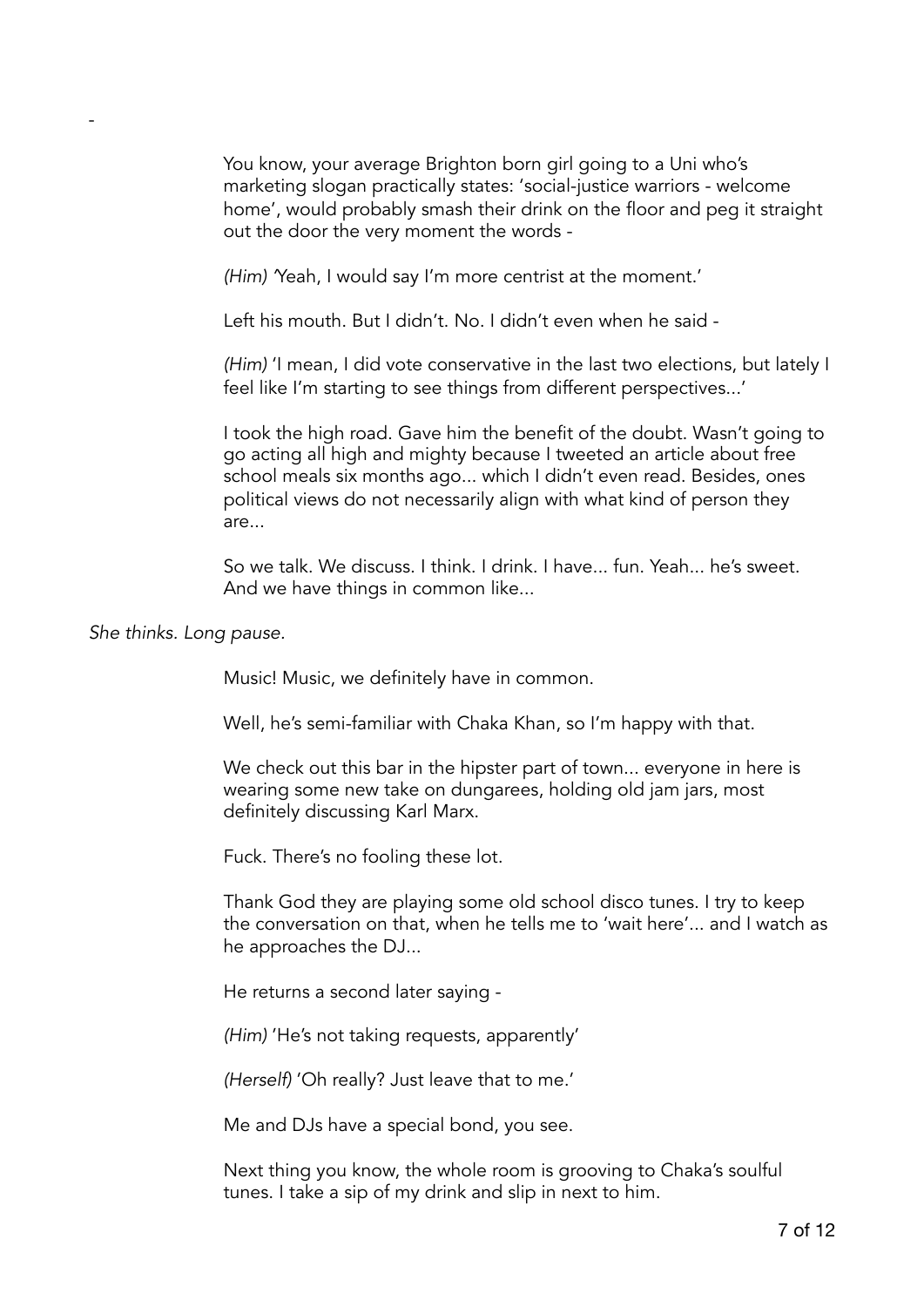A little bit chuffed.

*(Herself)* 'Must have just liked my music better than yours.'

*(Him)* 'Well, of course he'll play your music. Doesn't mean he *likes* it. He's a guy. Any guy will do anything a pretty girl tells him to.'

*A pause. Then, she smiles, flustered.* 

-

-

So, I decided I could let the Tory thing slide. However - I really should have known by date number two:

I see him waiting at the bar, and approach him with a cheeky...

*(Herself))* 'How you doin'?'

He turns around to me and says:

*(Him)* 'I'm, alright thanks... how are you?'

I am genuinely horrified.

'No... I was - don't you - you know, it's a... joey...?'

*(Him)* 'Joey... I don't think I know joey - '

*(Herself)* 'No, I meant, you know - friends?'

*(Him)* 'Friends... like, chums? Oooh, you mean friends the TV show? Yeah, I don't watch it.'

*(Herself)* 'You've never seen -'

*(Him)* 'No I've seen it, course I've seen it. I started watching it but I didn't really like it. Couldn't get into it.'

*(Herself)* 'Right.'

....

*(Herself)* '...So, what exactly do you watch?'

*(Him)* 'Do you know the Peep Show?'

Now, it's not that I *don't like* the Peep Show. I do.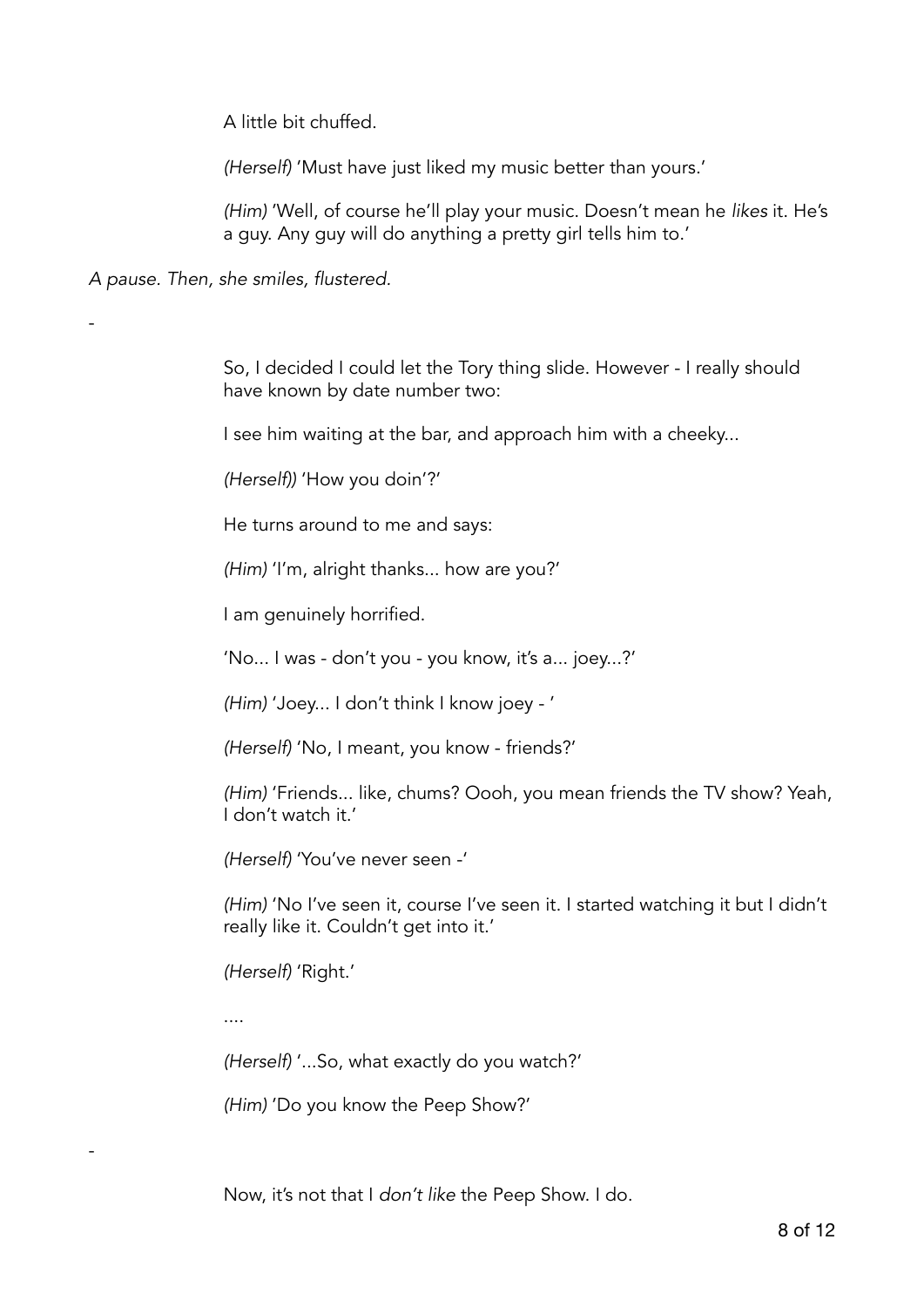"Men and ven" and all that shit.

Yeah. It's funny shit.

But when your life starts feeling like a rejected episode from the actual Peep Show - that's when I have a problem.

I'll give you the low down...

Back to our third date: he pushes me down there and I give into sucking his cock for what feels like 10 minutes before I mentally give up on life. So I stop, crook my head up to see him reaching into his draw for something.

Something shiny...

-

It's worth bearing in mind... it's the Sahara desert down there. I mean, Norwich is known as the driest city in the UK, but it's got to be reaching new levels. This Friends hating maniac hasn't even bothered placing as much as a little finger down there to even the score.

*(Him)* 'Do you wanna just, you know - go for it then?'

*She is back in the 'sex' position. Her leg is being 'pushed' back into the air. She's breathing heavily.* 

> So that's how I've ended up here. And I'm not gunna lie, it's kinda hurting, cos I'm pretty dry, and my legs up quite high and none of these angles are right.

Don't think they could even feel right if he *actually* tried.

Feeling like we've definitely been at this for a while now, so fuck it, I just come out and say it:

*(Herself)* 'Are you... close?'

*(Him)* 'To coming? No... are you?'

Seriously?

*(Herself)* 'No.'

Looks me dead in the eye and says:

*(Him)* 'Yeah, yeah - you are, aren't you.'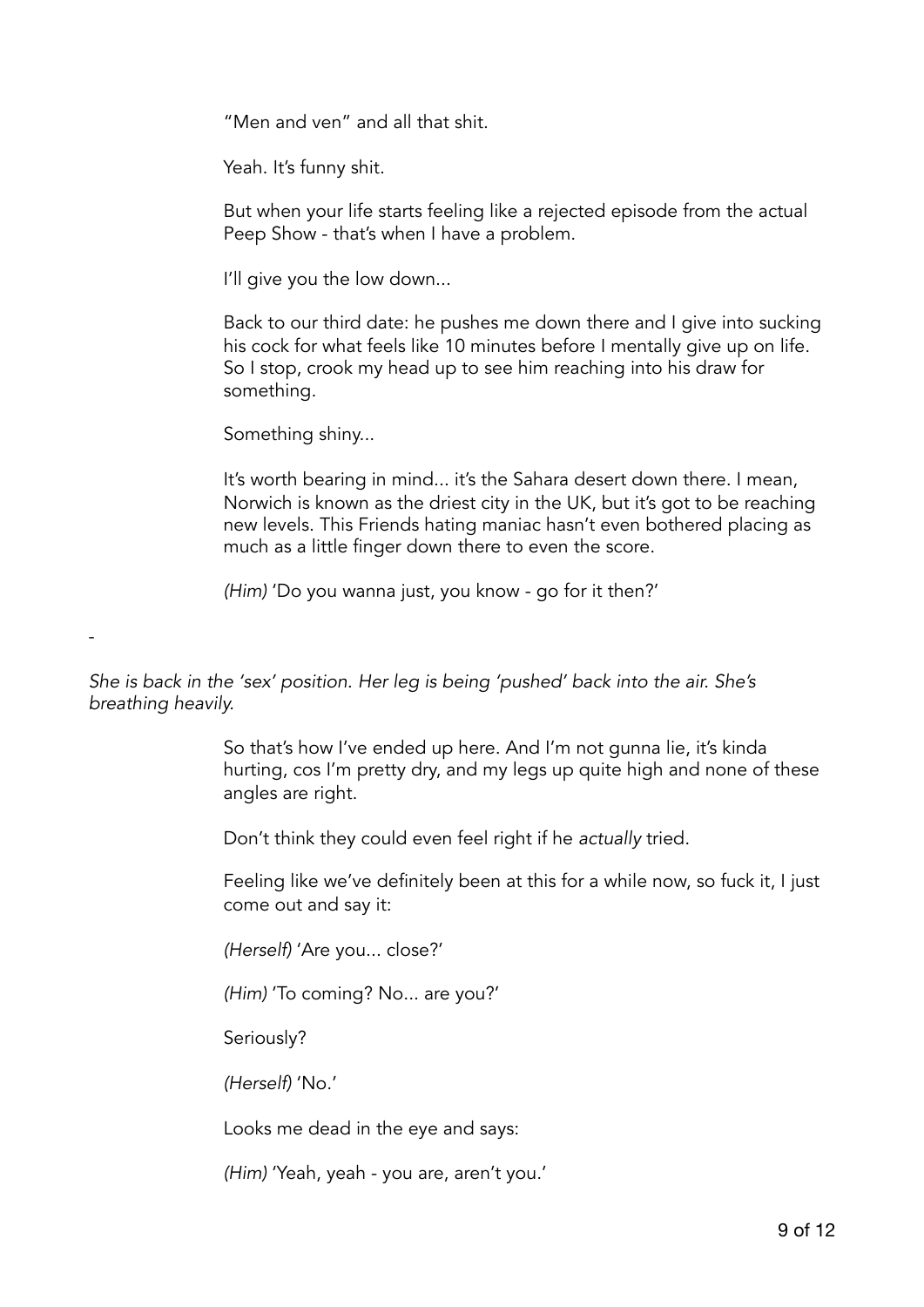What. The. Fuck.

I needed to - no -

No.

*(Herself)* 'Right, listen, can we - yeah. I don't really want to... can we stop for a bit? I'm really not feeling... I'm not close, at all really, so I feel like you're really going to need to do something for *me* here because, if anything, it's kind of hurting in some places... some angles, so. Yeah...'

Yeah, yeah. Good. Okay. That's fine. He's okay with that. I feel okay, having said that. Yeah. Maybe this could...

And - finally - he's touching me. Down there. And it feels...

Mmm...

Yeah. Okay. Kind of nice but.... but by this point I just feel like... how do I feel? Weird. Like I don't want to. I don't want to come because it feels too... exposing? And I'm not even fussed about feeling good because I know he doesn't give a shit about making me feel good. So I just cut to the chase...

*She picks up another banana and shoves it in her mouth. Starts eating. The following speech is muffled:* 

I mean, I probably *should* finish him off but -

Now he's moving me around -

*She gets on her knees, body upright.* 

And he's standing up, shoving it straight -

Fucking -

In there like he's -

whacking down moles in that arcade game -

And I'm sucking...

trying to keep up but -

suddenly he -

*She pulls the banana out.* 

Stops. Pulls away. Huh.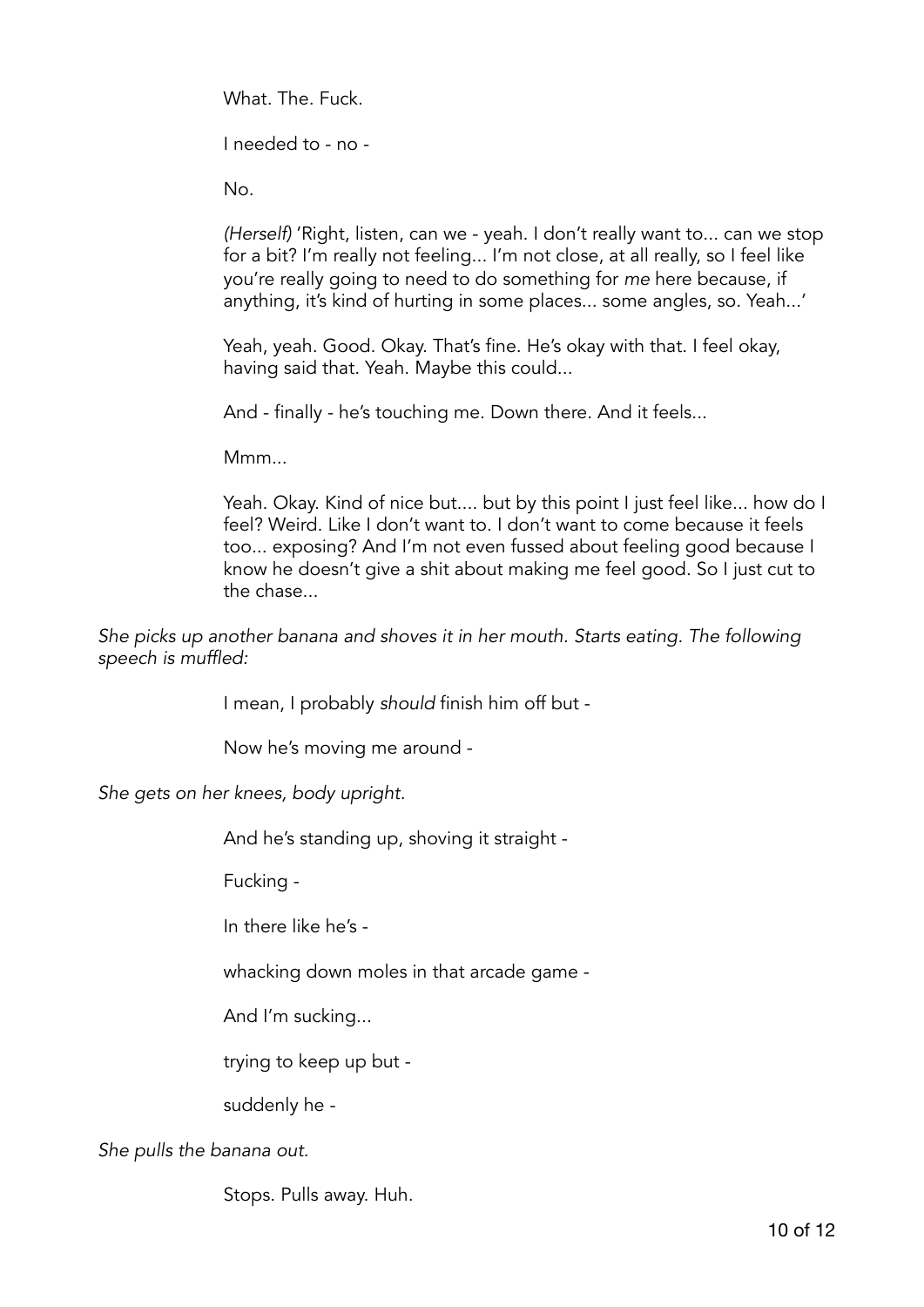I lean back. Breath. Try to relax, take a break, after all that...

He looks down at me. Gives me this long... intense stare.

Smiles.

Grabs his dick and -

*She is thrown backwards. The banana probably flies in the opposite direction. Pause.* 

It's everywhere. All over my face. My tits. My hair. Everywhere.

*She is wiping her face and hair with bog roll.* 

Afterwards, our exchanges probably amount to a couple sentences. He... apologises.

*(Him)* 'Oh shit - sorry - did you not want me to do that?'

I laugh. A lot. Out of awkwardness, obviously... I do that a lot. But I don't say anything. I'm just... stunned.

Then he lies down and turns over. Nothing more for me then... I guess coming in my face is enough to round off the evening.

But even so, I'm still... curious.

*(Herself)* 'So, do you not enjoy, you know... going down on girls then?'

*(Him)* 'Hmm. I don't think any guys actually *enjoy* doing it. But they're happy to do it.'

Oh... yeah. Because I wake up every morning gagging to find the next dick to suck and then cum all over my -

*(Herself)* 'Right.'

*Pause.* 

-